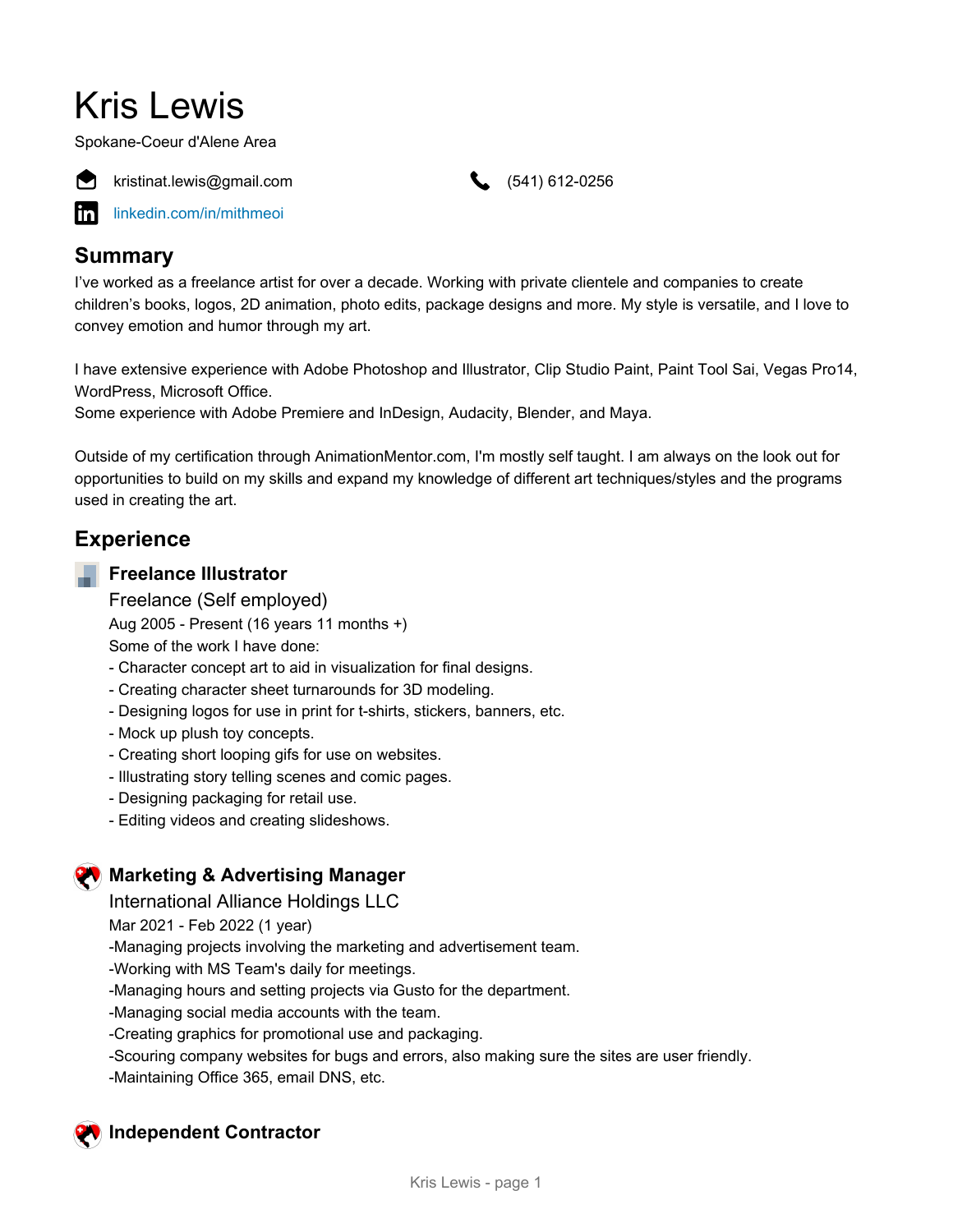## International Alliance Holdings LLC

Jul 2020 - Feb 2021 (8 months)

#### **Illustrator**

Palantir Technologies

Mar 2017 - Dec 2020 (3 years 10 months)

- Designing logos for in house use.
- Creating illustrations for in house wiki and flyers for monthly activities.
- Graphics design for promotional use, t-shirts, hats, etc.

## **Illustrator**

Churchell Hill Van Cleef Publishers

Aug 2011 - Jan 2020 (8 years 6 months)

- Illustrating books start to finish.
- Thumbnailing out ideas.
- Designing characters.
- Going over pdf files to make sure they are formatted correctly and ready for print.
- Purchasing ISBN and barcodes for use on covers.
- Designing book covers.

## **Illustrator**

Bear Books For Kids

Jul 2014 - Apr 2019 (4 years 10 months)

- Illustrating books start to finish.
- Thumbnailing ideas.
- Character designs.

# **Education**

## **Animation Mentor**

Certification, Advanced Character Animation

Jan 2007 - Jun 2008

Certification in advanced character animation.

Course covered concept work, storyboarding, layout and design, posing and silhouettes, animation basics to advanced character animation.

## **Pikes Peak Community College**

General Studies Aug 2003 - Jun 2004

# **Licenses & Certifications**

**Advanced Character Animation** - Animation Mentor

# **Skills**